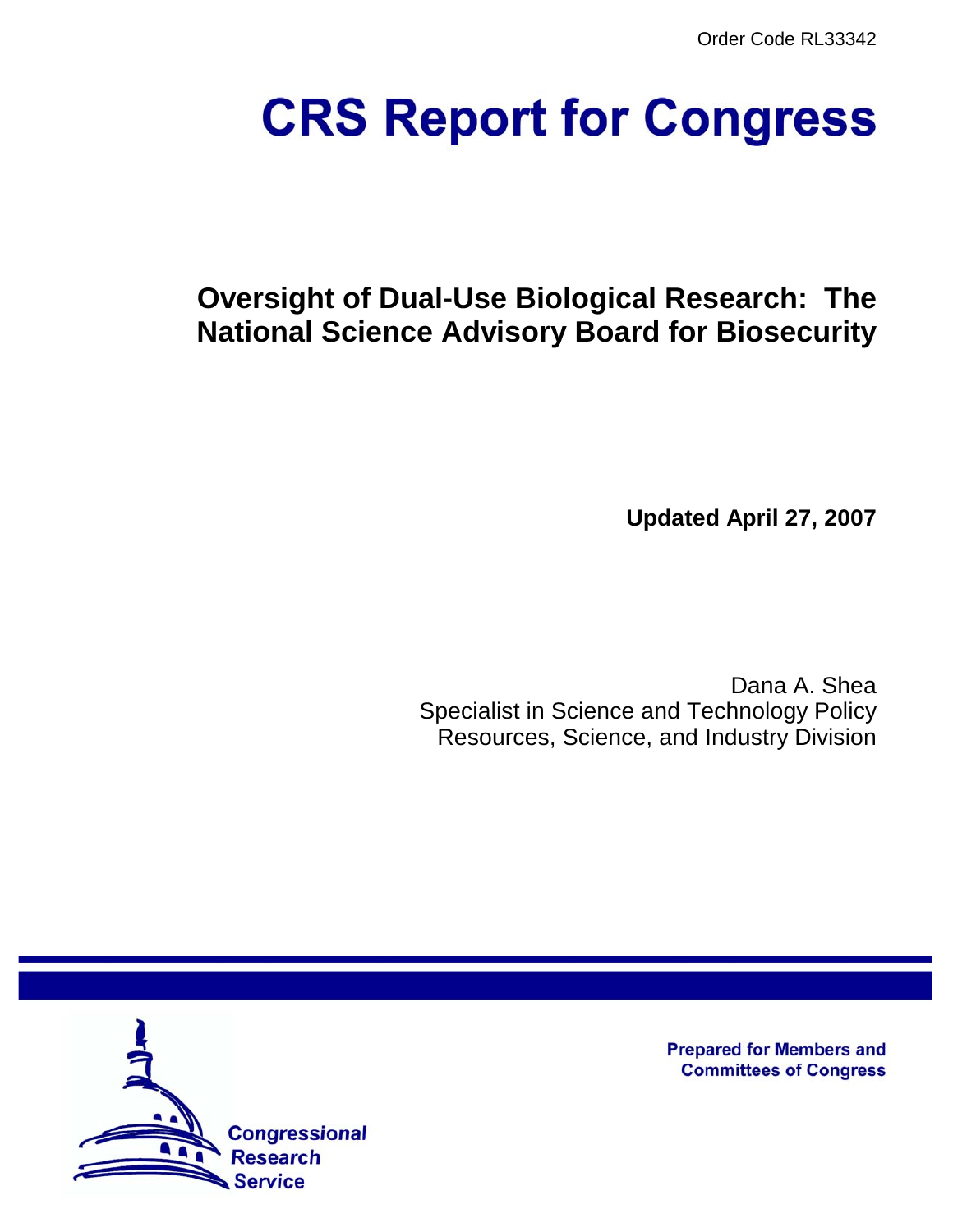## Oversight of Dual-Use Biological Research: The National Science Advisory Board for Biosecurity

#### **Summary**

Policymakers have addressed the threat of biological weapons and biosecurity issues for many years. An issue garnering increased attention is the potential for life sciences research intended to enhance scientific understanding and public health to generate results that could be misused to advance biological weapon effectiveness. Such research has been called "dual-use" research because of its applicability to both biological countermeasures and biological weapons.

The federal government is a major source of life sciences research funding. Tension over the need to maintain homeland security and support scientific endeavor has led to renewed consideration of federal scientific oversight policies. Balancing effective support of the research enterprise and security risks generated by such research is a complex challenge. Policies addressing science and security generate tensions between federal funding agencies and federal funding recipients. To minimize these tensions while maximizing effective oversight of research, insight and advice from disparate stakeholders is generally considered essential.

The National Science Advisory Board for Biosecurity (NSABB) was established as one tool to aid policymakers and researchers in assessing the risks of federally funded, life-sciences research. It aims to provide the Secretary of Health and Human Services and researchers a source for advice on dual-use research and other biosecurity issues. Advice rendered by the NSABB may shape research activities and standards practiced by researchers in life science research fields.

The NSABB is composed of experts in biological sciences, law, security, and other areas and federal officials representing agencies that fund life sciences research. Its responsibilities include identifying and defining dual-use research, advising the Secretary of Health and Human Services on biosecurity issues, and providing recommendations on an ethical code for life scientists. The issues the NSABB addresses are also being explored by professional societies, non-profit organizations, and other groups. Guidance and activities undertaken by the NSABB are likely to be closely scrutinized and challenged by stakeholder groups.

The success of the NSABB in addressing federal concerns related to biodefense and biosecurity may influence congressional action. Absent an existing, effective mechanism to address potentially controversial issues raised by federally funded dual-use research, policymakers could act to establish an oversight mechanism through legislation. Should the NSABB be successful in linking the scientific and security communities and developing guidelines for effective scientific selfoversight, the board could evolve into a forum that policymakers may use to consider the intersections of science and security. Whether the tools available to the federal government are adequate to assess and control security risks from federally funded research or if additional authorities may ultimately need to be developed is yet to be determined. This report will be updated as events warrant.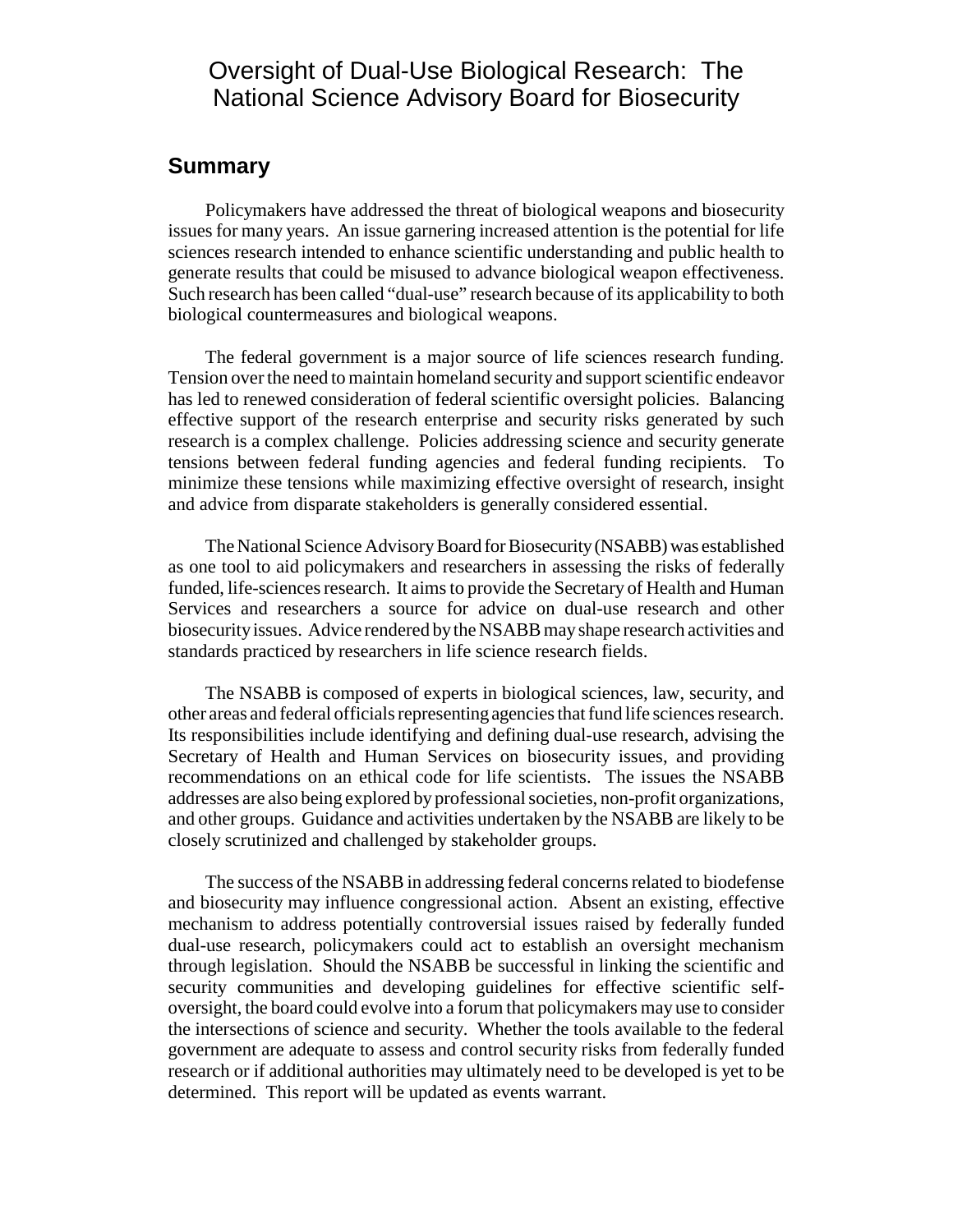# **Contents**

| Applicability to Other Research Fields  14 |  |
|--------------------------------------------|--|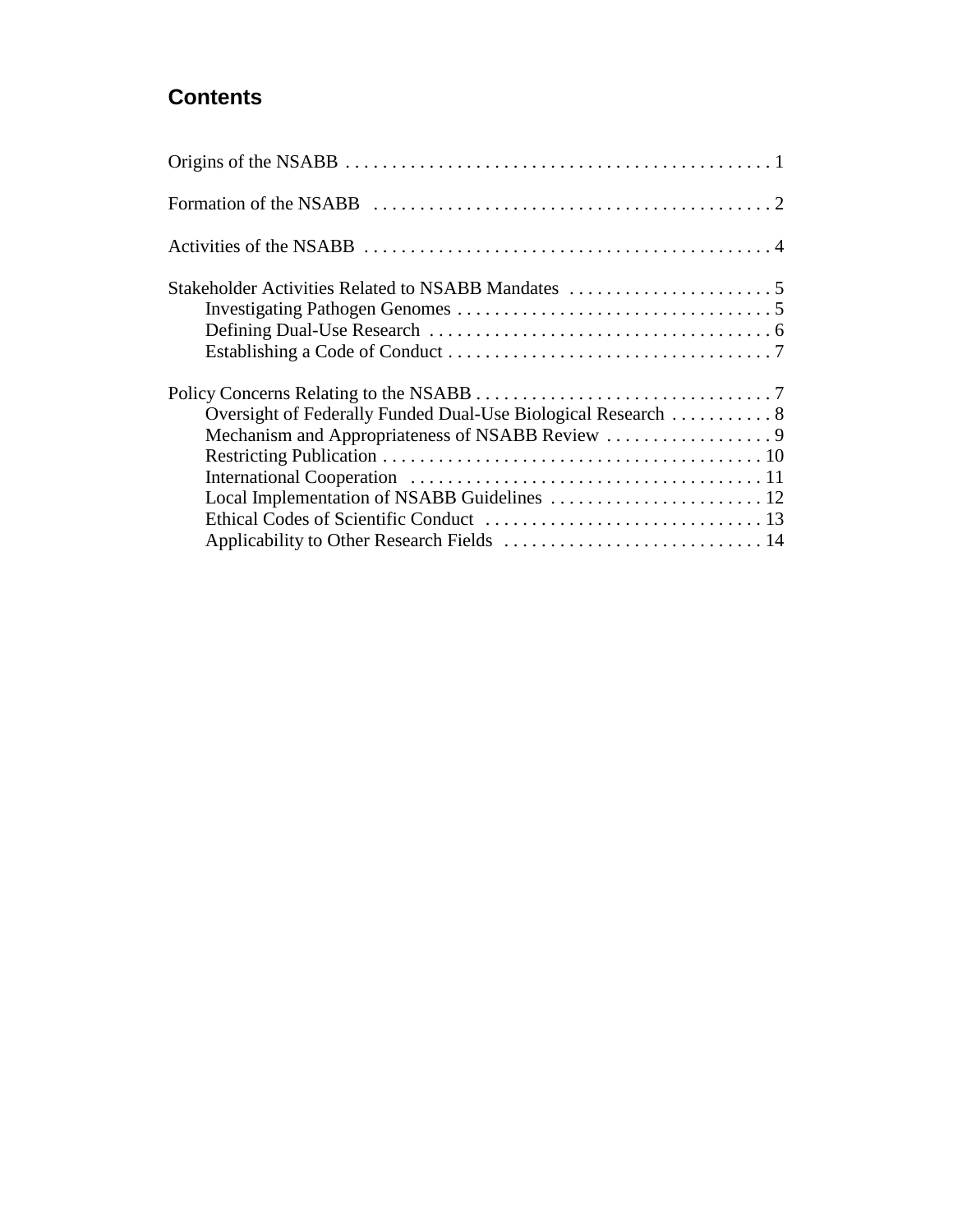# Oversight of Dual-Use Biological Research: The National Science Advisory Board for **Biosecurity**

Some scientific and technological advances that provide great benefits to society can also be used maliciously. For example, biological research on the origins of virulence, the development of vaccines, and the genetic manipulation of biological agents are simultaneously relevant to public health and to biological weapons. Some policymakers are concerned that publishing such dual-use research results in the open literature could aid or further the goals of adversaries of the United States. The National Science Advisory Board for Biosecurity (NSABB) was established to facilitate understanding and oversight of such potentially contentious research. Issues of potential congressional interest include the mechanism and appropriateness of NSABB review of scientific research; the scope of NSABB recommendations with respect to publication of scientific research; the domestic and international adoption of practices or codes developed by the NSABB; the implementation of NSABB guidelines at the local level; and applicability of NSABB recommendations to federal agencies other than HHS.

## **Origins of the NSABB**

Nonprofit organizations, professional associations, and other interested groups have been active in weighing the need for additional oversight of dual-use biological research.<sup>1</sup> These groups have made a wide range of recommendations, including the development of federal oversight schemes, self-regulation of research activities by scientists, and development of ethical codes.

One prominent effort was by the National Academies, which convened the Committee on Research Standards and Practices to Prevent the Destructive Application of Biotechnology. This committee, chaired by Dr. Gerald Fink of Massachusetts Institute of Technology, met between April 2002 and January 2003. The committee considered ways to minimize threats from biological warfare and bioterrorism without hindering the progress of life sciences research. The

<sup>&</sup>lt;sup>1</sup> Dual-use biological research, in this context, is defined as "biological research with legitimate scientific purpose that may be misused to pose a biologic threat to public health and/or national security." Department of Health and Human Services, *National Science Advisory Board for Biosecurity Charter*, March 4, 2004. See also Department of Health and Human Services, *National Science Advisory Board for Biosecurity Charter — Revised*, March 16, 2006.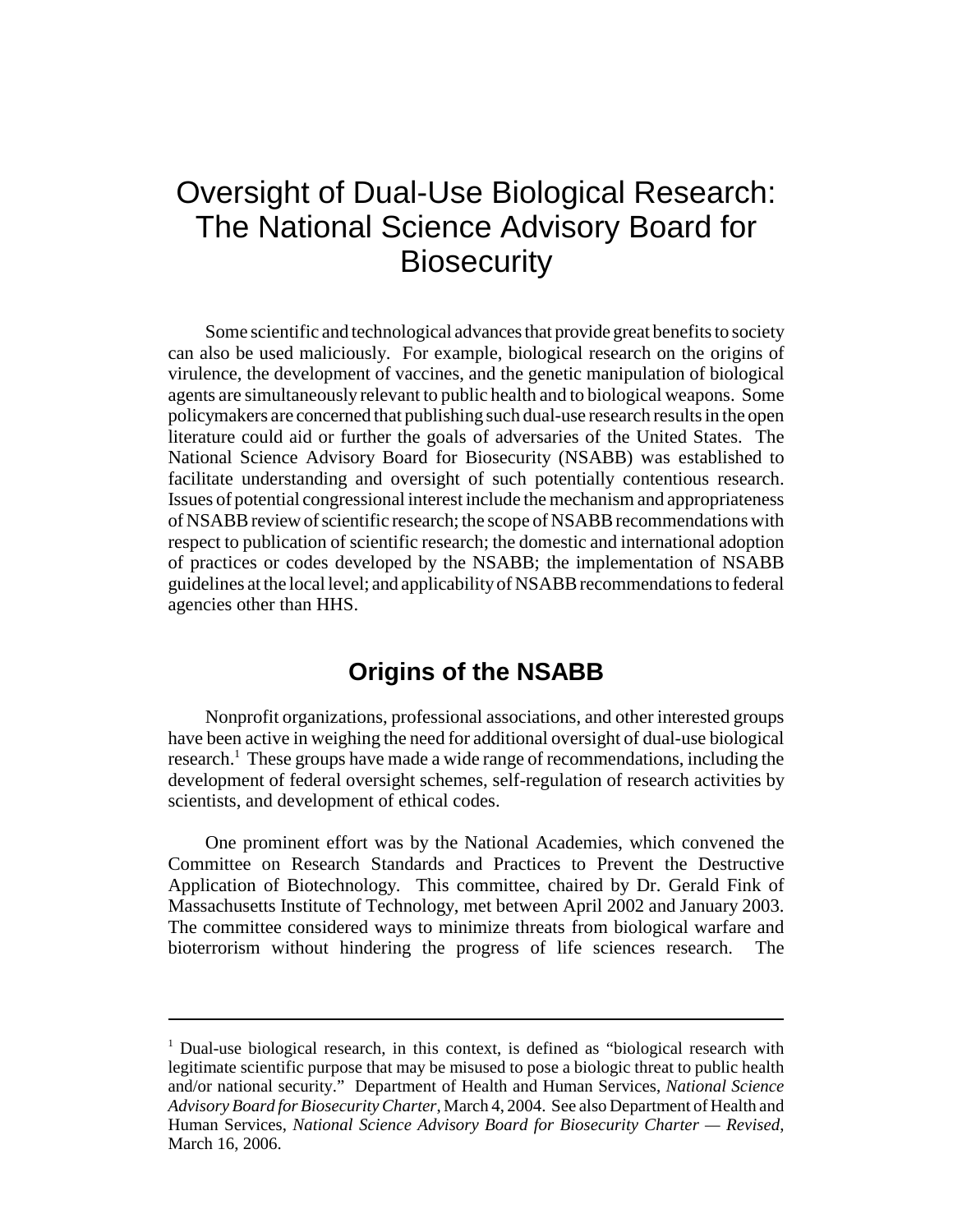Committee's 2004 report, *Biotechnology Research in an Age of Terrorism*, is usually referred to as the Fink Report.<sup>2</sup>

The Fink Report contained seven recommendations to ensure responsible oversight for biotechnology research with potential bioterrorism applications. One of these recommendations was to create a National Science Advisory Board for Biodefense within the Department of Health and Human Services to provide advice, guidance, and leadership for a system of review and oversight of experiments of concern.3

#### **Formation of the NSABB**

Following the publication of the Fink Report, the Secretary of the Department of Health and Human Services (HHS) created the National Science Advisory Board for Biosecurity and chartered it in March 2004. The NSABB responsibilities include many of the recommendations suggested by the National Academies. The NSABB charter outlines twelve responsibilities:<sup>4</sup>

- ! Develop criteria for identifying dual-use research and research results.
- Develop guidelines for the oversight of dual-use research, including guidelines for the risk/benefit analysis of dual-use biological research and research results.
- Provide recommendations on the development of a code of conduct for scientists and laboratory workers that can be adopted by professional organizations and institutions engaged in the performance of life science research.
- Provide recommendations on the development of mandatory programs for education and training in biosecurity issues for all scientists and laboratory workers at federally-funded institutions.
- ! Advise on national policies regarding the conduct of dual-use biological research. This includes strategies for addressing national security concerns while at the same time fostering continued rapid

<sup>2</sup> National Research Council, *Biotechnology Research in an Age of Terrorism*, National Academies Press, 2004.

 $3$  Other recommendations from the Fink Report include educating the scientific community on dual-use aspects of biological research, augmenting the existing recombinant DNA oversight system to provide review of experiments of concern, relying on self-governance by scientists and publishers to control publication of dual-use research results, relying on current legislation and regulation for protection of biological materials, developing new channels of communication between life scientists and the national security and law enforcement communities, and creating an international biosecurity forum to harmonize measures across national boundaries. National Research Council, *Biotechnology Research in an Age of Terrorism*, National Academies Press, 2004.

<sup>4</sup> Department of Health and Human Services, *National Science Advisory Board for Biosecurity Charter*, March 4, 2004. General information regarding the NSABB can be found online at [http://www.biosecurityboard.gov/].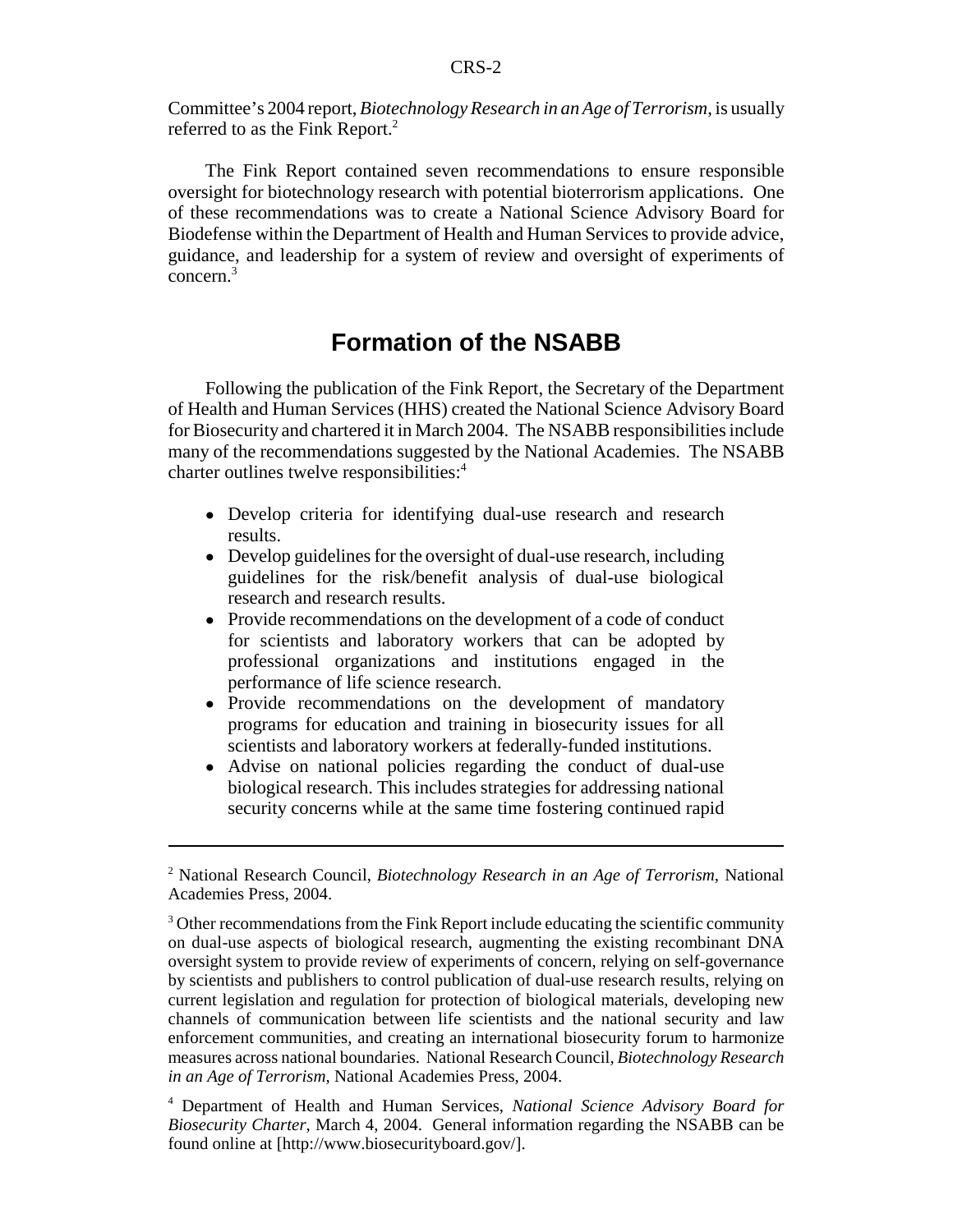progress in public health research and food and agriculture research (e.g., new diagnostics, treatments, vaccines and other prophylactic measures, and detection methods).

- ! Advise on national policies governing publication, public communication, and dissemination of dual-use research methodologies and results.
- ! Advise on national policies governing local review and approval processes for dual-use biological research, including the development of guidelines for the case-by-case review and approval by Institutional Biosafety Committees (IBCs).<sup>5</sup>
- ! Advise on criteria and processes for referral of classes of research or specific experiments by IBCs to the NSABB for guidance.
- Review and provide guidance on specific experiments insofar as they exemplify a significant or particularly complex permutation of an existing category of dual-use research, or represent a novel category of dual-use research that requires additional guidance from the NSABB.
- Respond to requests submitted by research institutions for the interpretation and application of the guidelines to specific research proposals in instances where a proposal has been denied by an IBC and the institution seeks additional advice.
- Recommend strategies for coordinated international oversight of dual-use biological research.
- ! Address any other issues as directed by the Secretary of HHS.

The charter calls for both voting and non-voting NSABB members. The HHS Secretary, in consultation with the heads of other federal departments and agencies conducting life sciences research, appoints up to 25 voting members. Among these appointees are experts in the biological sciences, law, security, and other related areas. Voting members may not be federal government employees. Non-voting members are *ex officio* representatives of the Executive Office of the President, Department of Health and Human Services, Department of Energy, Department of Homeland Security, Department of Veterans Affairs, Department of Defense, Department of the Interior, Environmental Protection Agency, Department of Agriculture, National Science Foundation, Department of Justice, Department of State, Department of Commerce, Intelligence Community, National Aeronautics and Space Administration, and other agencies as appropriate. Thus, agencies and departments that conduct or support life sciences research are represented during deliberations of the NSABB.

To meet the charge laid out by its charter, the NSABB has established working groups, focused on development of criteria to identify dual-use research, communication of results of dual-use research, development of a life sciences code

<sup>&</sup>lt;sup>5</sup> Institutional Biosafety Committees provide local oversight of recombinant DNA research. They are established on the institutional level and are generally comprised of laboratory technical staff and persons with expertise in recombinant DNA technology, biological safety, and institutional policies. For more information on Institutional Biosafety Committees, see online at [http://www4.od.nih.gov/oba/IBC/IBCindexpg.htm].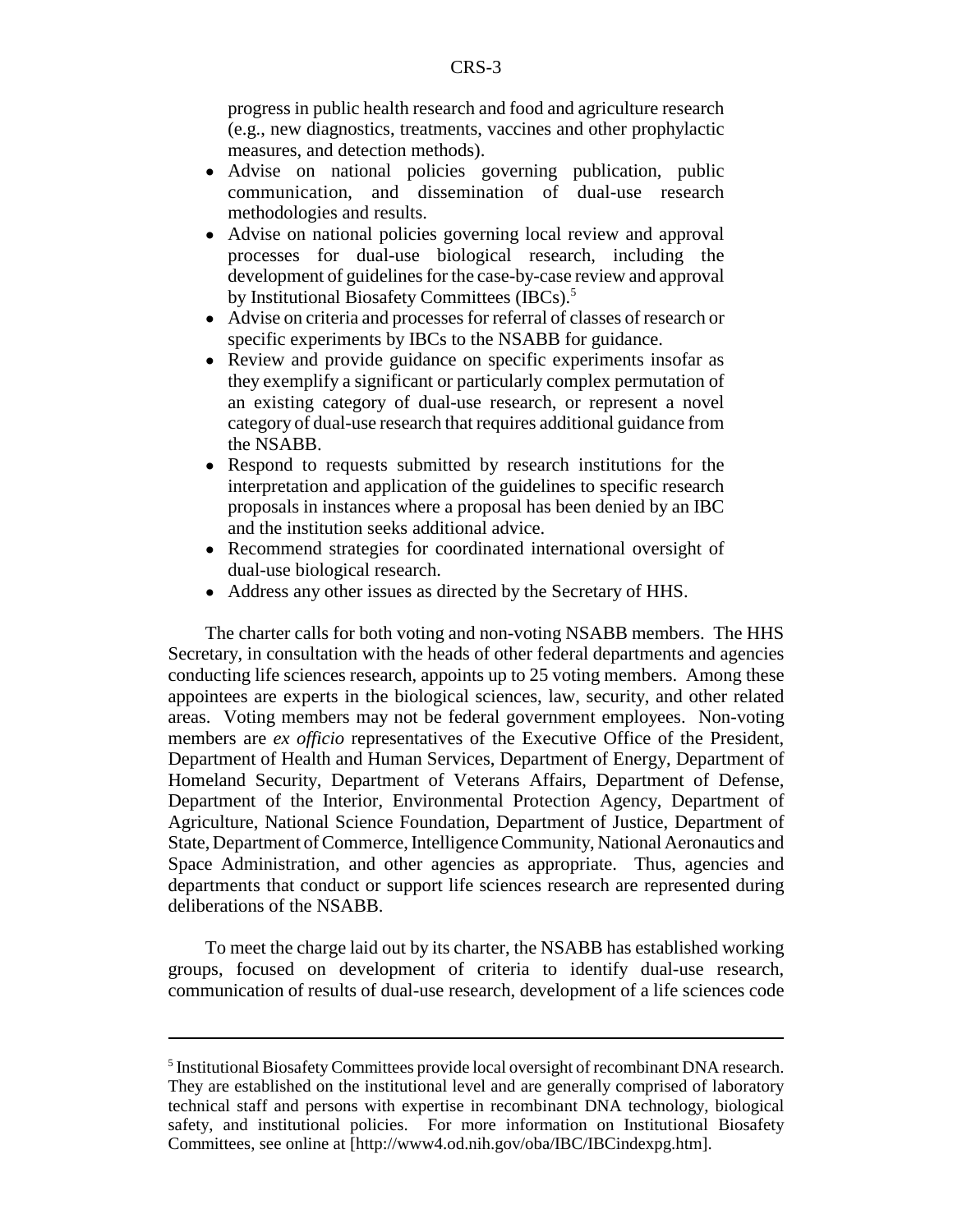of conduct, development of international perspectives on dual-use research, and guidance on chemical synthesis of bacterial and viral genomes.<sup>6</sup> Subsequent to the formation of these initial working groups, an additional working group on development of an oversight framework was established.<sup>7</sup> These working groups discuss alternatives and develop proposals to be presented to the whole NSABB. The working groups have provided draft recommendations or reports to the NSABB.<sup>8</sup>

#### **Activities of the NSABB**

The NSABB met for the first time on June 30 — July 1, 2005. Subsequent meetings of the full board occur on a quarterly basis, while individual working groups meet in closed session according to need. Each full board meeting contains reports from the various working groups on progress made towards meeting their chartered goals.

During its meetings, the NSABB has discussed different types of ethical codes, ways of identifying dual-use research, publication and dissemination tools, and mechanisms to assess research in emerging technology areas. Its working groups outlined and scoped activities related to their tasks and missions and generated draft reports and recommendations. The NSABB has also provided advice to the HHS Secretary regarding dual-use research and reviewed the publication of scientific research results related to the genome of the 1918 influenza virus.

In October 2005, a research article was published in *Science* magazine describing the reconstruction of an influenza virus bearing all of the identified gene sequences of the 1918 influenza virus.<sup>9</sup> The genetic sequences of the final three gene segments of the virus were published concurrently in the magazine *Nature*. 10 The decision to perform and publish these experiments was met with some public concern.<sup>11</sup> Prior to the publication of the research article, the HHS Secretary

<sup>6</sup> Janet Coleman, "NSABB Working Groups Will Begin Discussions Soon," *Research Policy ALERT*, July 5, 2005.

<sup>&</sup>lt;sup>7</sup> This working group was established in July 2006. See National Science Advisory Board for Biosecurity, *Meeting Minutes*, July 13, 2006.

<sup>&</sup>lt;sup>8</sup> Draft recommendations from the working groups can be found online at [http://www.biosecurityboard.gov/].

<sup>&</sup>lt;sup>9</sup> Terrence M. Tumpey, Christopher F. Basler, Patricia V. Aguilar, et al., "Characterization of the Reconstructed 1918 Spanish Influenza Virus," *Science*, vol. 310, October 7, 2005, pp. 77-80.

 $10$  Jeffery K. Taubenberger, Ann H. Reid, Raina M. Lourens, et al., "Characterization of the 1918 Influenza Virus Polymerase Genes," *Nature*, vol. 437, October 6, 2005, pp. 889-893.

 $11$  For example, see Sabin Russell, "Deadliest Flu Bug Given New Life in U.S. Laboratory; Some Applaud Scientific Feat, but Others Decry Move as Reckless," *San Francisco Chronicle*, October 6, 2005, p. A1.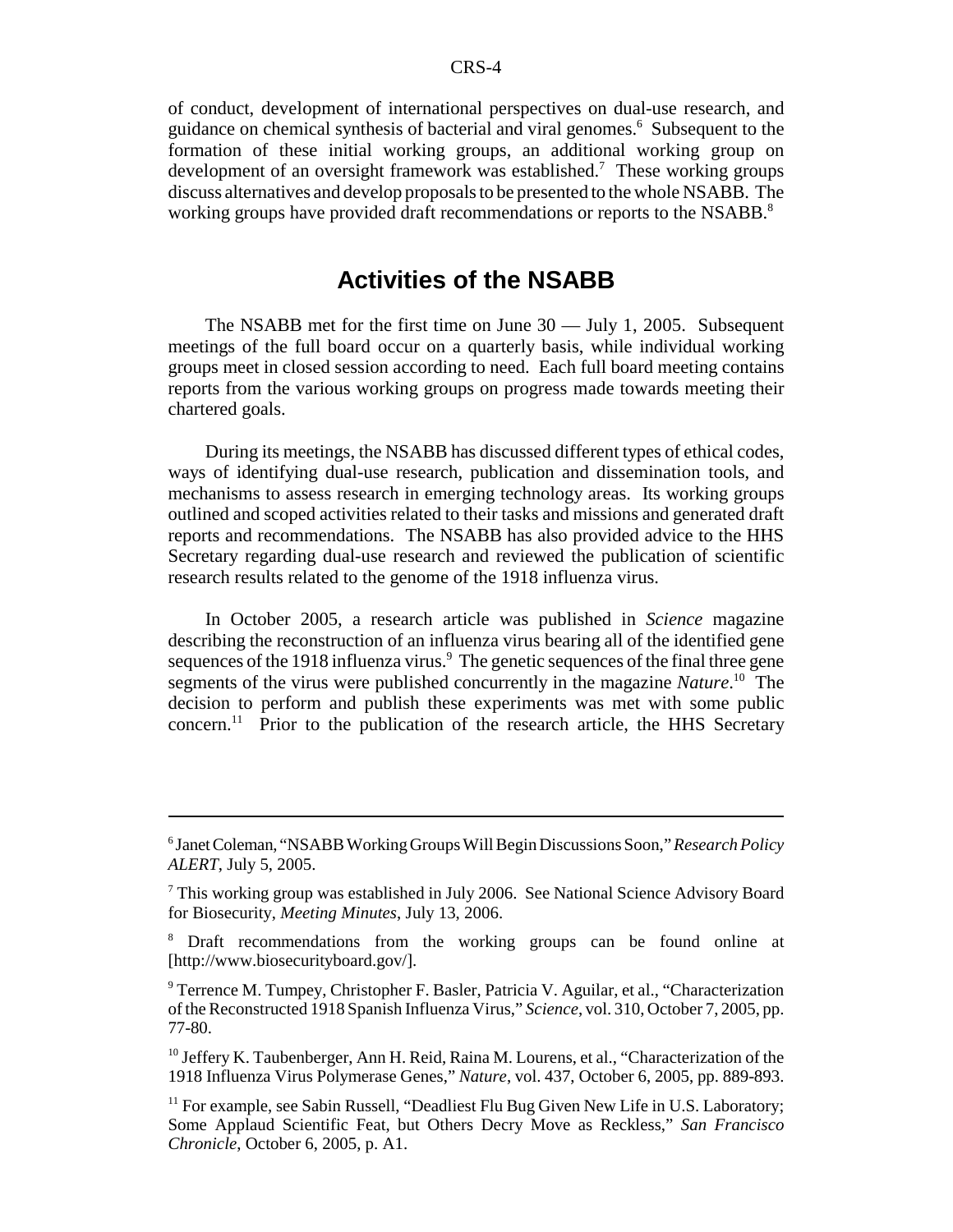consulted with the NSABB for guidance.<sup>12</sup> The NSABB met and unanimously agreed that the scientific benefit of the information outweighed the potential risk of misuse. It recommended that publication of the article be accompanied by an editorial discussing the potential biosecurity implications of the research.<sup>13</sup> This appears to be the first consultation by the HHS Secretary of the NSABB regarding the publication of a research result prior to its publication.

The NSABB working groups have presented draft reports and recommendations that have been adopted by the NSABB as a whole. These reports and recommendations include draft criteria for identifying dual-use research of concern, tools for the responsible communication of dual-use research, considerations for a dual-use research code of conduct, consideration of biosecurity concerns related to the synthesis of select agents, and a draft outline of an oversight framework.

While these draft reports and recommendations have been adopted by the board as a whole, they have not yet been formalized and submitted to HHS for consideration. Before the NSABB recommendations will be adopted by HHS, they will be submitted for public comment, possibly through notice in the *Federal Register*; and those comments weighed and addressed. Following such a process, HHS will consider whether and how to incorporate the recommendations into official policies or procedures.

#### **Stakeholder Activities Related to NSABB Mandates**

Both before and since the establishment of the NSABB, many stakeholders participated in debates over the mechanisms for controlling or overseeing the products of dual-use research. In general, no consensus has been reached on the best approach. This section will briefly describe some of the stakeholder activities undertaken in areas related to the NSABB's mandate.

#### **Investigating Pathogen Genomes**

Pathogen genomes are considered critical to understanding pathogen characteristics, such as virulence and antibiotic resistance. Genomic information could be key to developing effective countermeasures to those pathogens, as well as providing insight into basic science broadly applicable to other bacteria and viruses. On the other hand, it may be that such genomic information could also be put to malicious use to enhance the dangerous aspects of a particular pathogen or induce virulence in a nonvirulent species. $14$ 

<sup>&</sup>lt;sup>12</sup> Centers for Disease Control and Prevention, "Researchers Reconstruct 1918 Pandemic Influenza Virus; Effort Designed to Advance Preparedness," *Press Release*, October 5, 2005.

<sup>&</sup>lt;sup>13</sup> This editorial was published in the same issue. Philip A. Sharp, "1918 Flu and Responsible Science," *Science*, vol. 310, October 7, 2005, p. 17.

<sup>&</sup>lt;sup>14</sup> Claire M. Fraser and Malcolm R. Dando, "Genomics and Future Biological Weapons: the (continued...)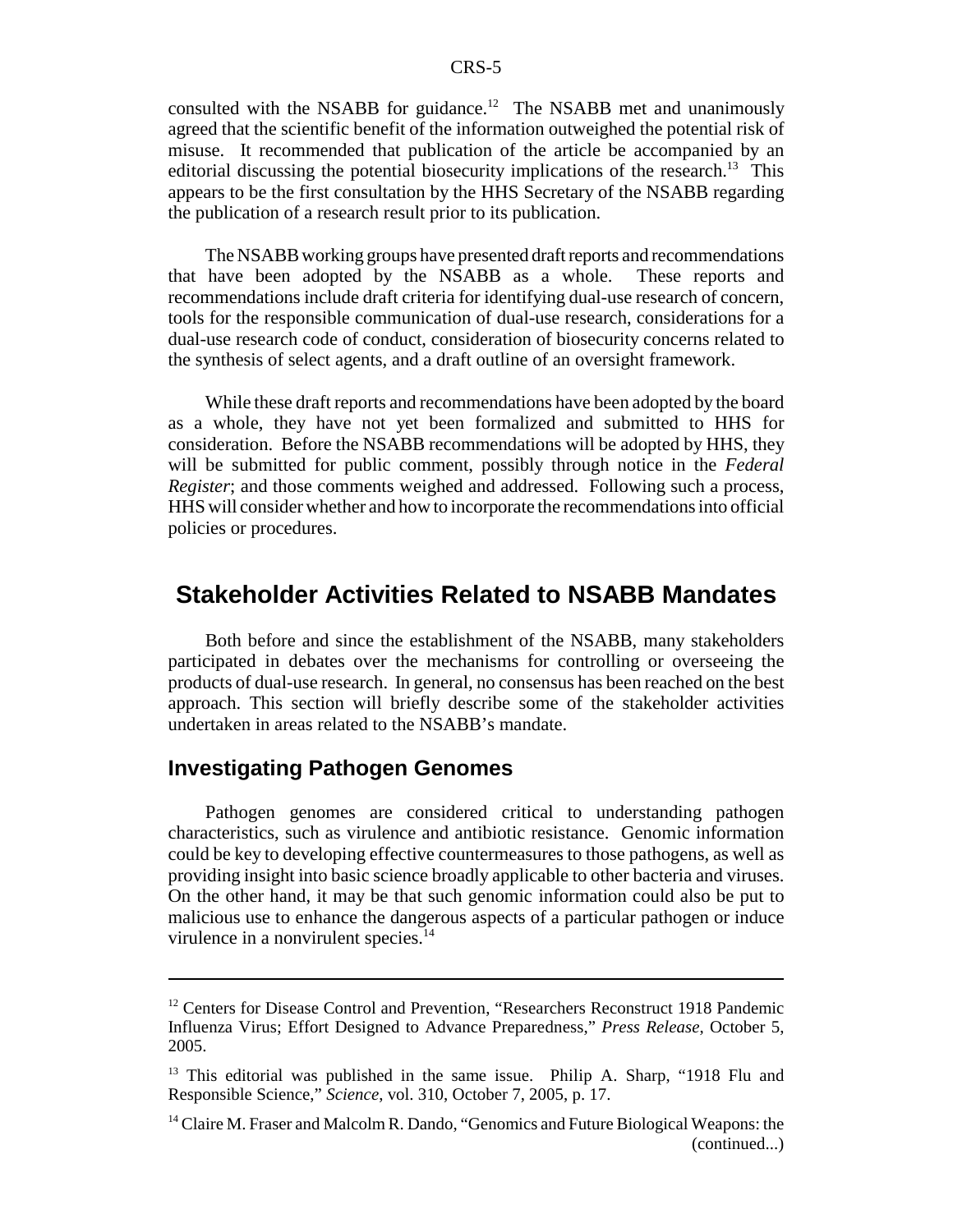In part because of the dual-use nature of pathogen genomes and continued federal research efforts towards identifying these genomes, the National Academies convened a panel and issued a report in 2004 addressing pathogen genome data restrictions.15 The panel recommended that information on pathogen genomes not be restricted, but instead that scientists be allowed open access to genomic information.

The related area of synthetic genomics, by which existing or novel pathogens might be constructed from their constituent nucleic acids, has also drawn attention from the research and policy community. While generally viewed as a scientific field still under development, community members, scientists, and policy experts have all advocated a proactive stance with respect to ensuring safety, security, and scientific productivity.16 Consensus regarding the manner that these goals can be achieved has not yet been reached.

#### **Defining Dual-Use Research**

Defining dual-use research has been an area of much discussion, and several competing approaches have been put forth. One is based on identifying particular pathogens of concern. For example, some institutions identify dual-use research as research involving specific pathogens, often relying on the select agent list.<sup>17</sup> An alternate approach is to identify extrinsic factors that raise particular concern. Some biosecurity experts focus on whether such research could have immediate weapons implications, rather than focusing on specific pathogens.<sup>18</sup> Others suggest the use of uniform criteria for comparison of pathogen research to identify those experiments of concern.19 The National Academies have suggested seven classes of experiments

 $17$  Select agents are those biological agents or toxins having the potential to pose a severe threat to public health and safety. Select agents are defined by regulation. See 42 CFR 73.

 $14$  (...continued)

Need for Preventive Action by the Biomedical Community," *Nature Genetics*, vol. 29, 2001, p. 253.

<sup>15</sup> National Research Council, *Seeking Security: Pathogens, Open Access, and Genome Databases*, National Academies Press, 2004.

<sup>16</sup> For example, see ETC Group, *Extreme Genetic Enginering: An Introduction to Synthetic Biology*, January 2007; Stephen M. Maurer, Keith V. Lucas, and Starr Terrell, *From Understanding to Action: Community-Based Options for Improving Safety and Security in Synthetic Biology — Draft 1.1*, April 15, 2006; and Jonathan B. Tucker and Raymond A. Zilinskas, "The Promise and Perils of Synthetic Biology," *The New Atlantis*, Spring, 2006.

<sup>&</sup>lt;sup>18</sup> Gerald L. Epstein, "Controlling Biological Warfare Threats: Resolving Potential Tensions Among the Research Community, Industry, and the National Security Community," *Critical Reviews in Microbiology*, vol. 27, 2001, p. 321.

<sup>&</sup>lt;sup>19</sup> For example, Steinbruner *et al.* have suggested that a conceptual framework using three criteria, transmissibility, infectivity, and pathogenicity, be used to identify the intrinsic danger of research activities. John Steinbruner, Elisa D. Harris, Nancy Gallagher, and Stacy Okutani, *Controlling Dangerous Pathogens: A Prototype Protective Oversight System*, Center for International and Security Studies at Maryland, University of Maryland, (continued...)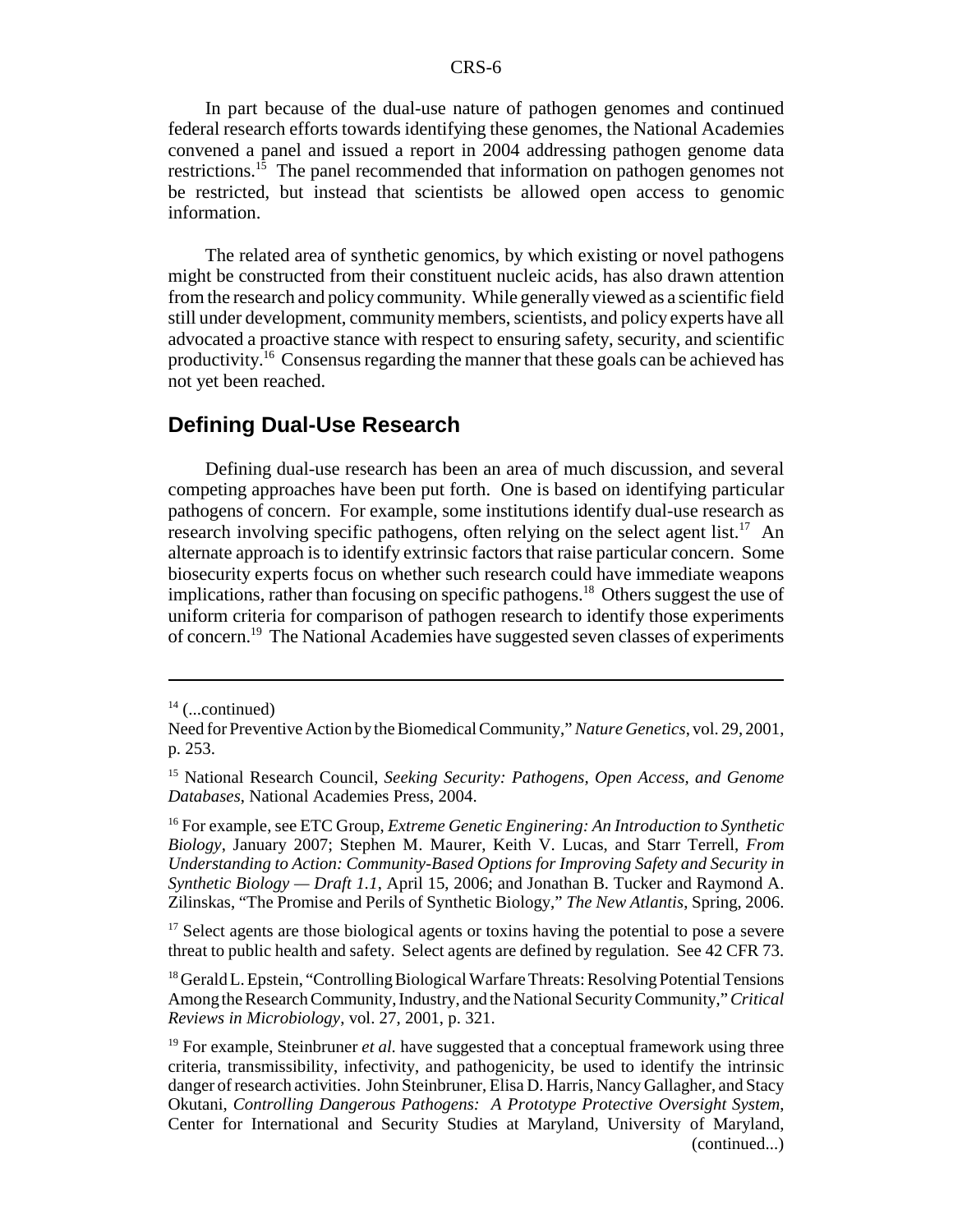that might warrant extra discussion or review.<sup>20</sup> A joint approach might be possible, identifying specific pathogens but also establishing other criteria that could be applied more generally.

#### **Establishing a Code of Conduct**

Professional groups in the life sciences have adopted or are exploring the potential for codes of conduct.<sup>21</sup> For instance, in 2005, the American Society for Microbiology revised and approved its code of ethics, which requires its members to report misuses of microbiology information to "appropriate authorities."<sup>22</sup> The American Medical Association guidelines require physician researchers to "lend their expertise to the development of safeguards and oversight mechanisms."<sup>23</sup>

Development of such codes has been an international, ongoing endeavor. For example, in 2005 the Meeting of States Parties to the Biological Weapons Convention held discussions on methods of developing and establishing ethical codes for scientists. The Interacademy Panel on International Issues, an organization of the national science academies, has identified key components to be considered in a code of conduct or ethics.24 Other organizations have attempted to facilitate best practices development, including ethical codes, to increase biosecurity.

#### **Policy Concerns Relating to the NSABB**

The establishment of the NSABB has raised several issues of potential congressional interest. These include the mechanism and appropriateness of NSABB review of scientific research, the scope of NSABB recommendations with respect to publication of scientific research, the domestic and international adoption of practices or codes developed by the NSABB, the implementation of NSABB guidelines at the

 $21$  For a representative list of codes of ethics developed by professional groups, see online at [http://www.biosecuritycodes.org/codes\_archive.htm].

 $19$  (...continued)

December 2005.

 $20$  The seven classes of experiments include those that would demonstrate how to render a vaccine ineffective, would confer resistance to therapeutically useful antibiotics or antiviral agents, would enhance the virulence of a pathogen or render a nonpathogen virulent, would increase transmissibility of a pathogen, would alter the host range of a pathogen, would enable the evasion of diagnostic/detection modalities, or would enable the weaponization of a biological agent or toxin. National Research Council, *Biotechnology Research in an Age of Terrorism*, National Academies Press, 2004.

<sup>22</sup> American Society for Microbiology, *Code of Ethics*, 2005, available online at [http://www.asm.org/ASM/files/ccLibraryFiles/FILENAME/000000001596/ASMCodeo fEthics05.pdf].

<sup>23</sup> American Medical Association, *Guidelines to Prevent Malevolent Use of Biomedical Research*, June 2004.

<sup>24</sup> Interacademy Panel on International Issues, *Statement on Biosecurity*, December 1, 2005.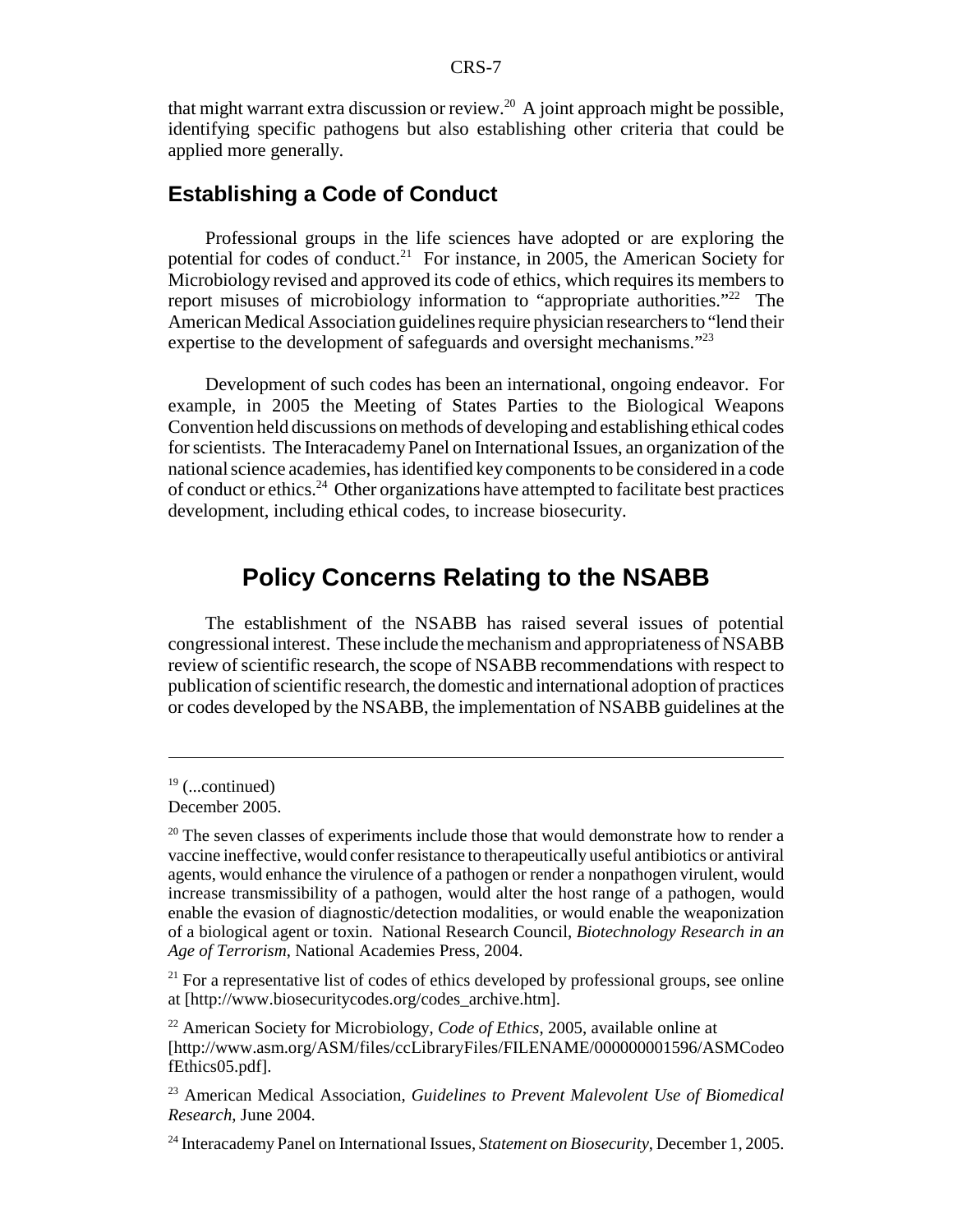local level, and applicability of NSABB recommendations to federal agencies other than HHS.

#### **Oversight of Federally Funded Dual-Use Biological Research**

The NSABB draft criteria for identifying dual-use research, guidelines for the local oversight of dual-use research, and advice on policies governing local review and approval processes are contentious among stakeholders. The scope and applicability of these definitions and guidelines are balanced against the practicality of oversight activities. A trade-off between the scope of research activities falling under the dual-use definition and the degree of scrutiny performed by local oversight may exist.

If dual-use research is broadly defined, so as to capture the maximum number of potentially dangerous research activities, a significant burden may be placed on local oversight when attempting to apply NSABB-recommended policies and guidelines. To minimize delaying research activities, local oversight on the conduct of each research proposal may become cursory in order to process the large proposal volume.

Conversely, if dual-use research is narrowly defined, so as to limit potential adverse effects from overseeing a large volume of research, contentious dual-use research may not be captured under this definition. This might lead to the conduct of research later deemed inappropriate.

The draft framework report attempts to bridge this gap by using a relatively broad definition, but placing the dual-use assessment at the local level, on the researcher performing the dual-use research and on the research institution. The NSABB draft report would have the federal government develop guidelines, based on the NSABB-recommended criteria, that would be used to frame dual-use research of concern. Using tools recommended by the NSABB, local entities may assess the dual-use implications of research results and judge whether further review is needed.

By taking this approach, the NSABB spreads an administrative burden, reviewing the research activities, among many persons, rather than creating a general burden localized at a particular agency. Thus, the potential for increased costs and delays in the review process are limited, as the strain on federal resources is minimized. Critics, on the other hand, doubt the efficacy of such a local review. They assert that researchers, and to some extent the research institutions, are vested in the success of their research programs. As such, they are less likely to perceive potential misuse or dangers of their research activities and may thus err on the side of permissiveness.

Local review of dual-use research under a guideline paradigm, rather than a regulatory paradigm, has been criticized by arms control advocates. These advocates state that compliance with existing guidelines has not been uniform, even among those entities receiving federal funds. Absent clear penalties from violating these guidelines, it is not apparent how successful voluntary local review will be in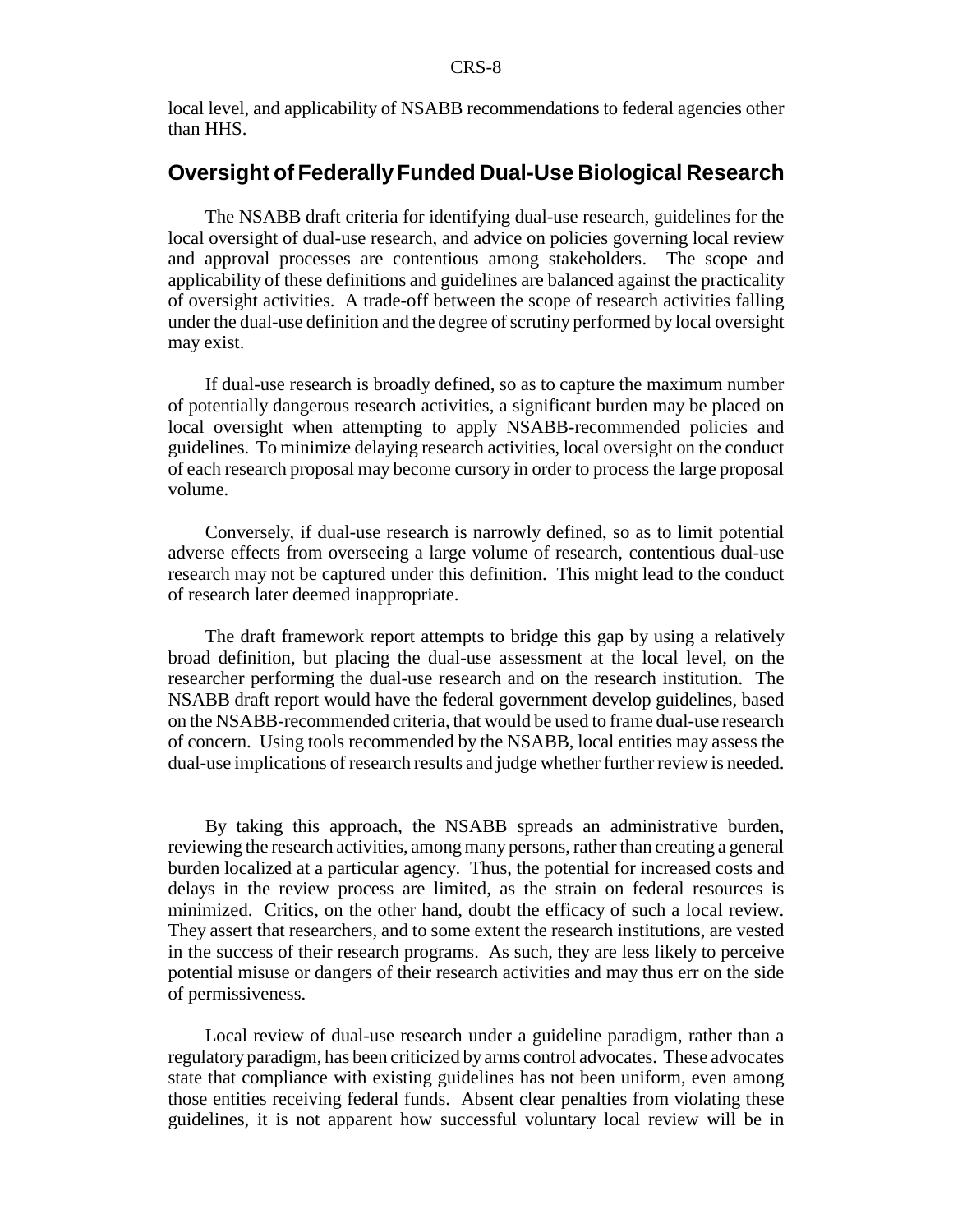capturing all dual-use research of concern. On the other hand, a regulatory framework may be considered unwieldy and burdensome to the research enterprise.<sup>25</sup>

The NSABB draft framework suggests several layers in the local review of dualuse research activities: to determine if dual-use research is of concern, to determine the risk it may pose, and to determine what risk management techniques might best mitigate this risk. As such, publication and dissemination of dual-use research of concern may be appropriate, when such publication and dissemination best manages the risk of such research results. $^{26}$ 

The need for federal agencies to address and coordinate oversight of intramural, potentially dual-use research has been highlighted by reports from agency Inspectors General.<sup>27</sup> Some federal agencies taking part in the NSABB are developing interim guidelines to identify dual-use intramural research. Other agencies await output from the NSABB before attempting such analysis. Absent a clear recommendation from the NSABB regarding dual-use research, federal agencies will likely continue to establish independent, interim guidelines for their own use. Proliferation of different guidelines and standards between funding agencies may complicate future compliance with a uniform standard recommended by the NSABB.

#### **Mechanism and Appropriateness of NSABB Review**

The use of the NSABB in vetting the publication of the 1918 flu research paper has been identified by some as a successful exercise of the NSABB advisory mission. The HHS Secretary sought input from the NSABB regarding the proposed publication of research results that have dual-use aspects. Once that recommendation was received, it was acted upon, and the research paper was published with an accompanying editorial.

Nevertheless, the timing and mechanism of this process have been questioned. The editor-in-chief of *Science*, Dr. Donald Kennedy, described the involvement of the NSABB as an "11<sup>th</sup>-hour intervention from the [S]ecretary's office."<sup>28</sup> He wrote that prior to the intercession of the HHS Secretary's office, both the Director of the Centers for Disease Control and Prevention and the Director of the National Institute of Allergy and Infectious Disease had reviewed the research article before the

 $25$  For example, the select agent rule is considered by many scientists to be burdensome and restrictive to research activities. See Sandia National Laboratories, *International Biosecurity Symposium: Securing High Consequence Pathogens and Toxins — Symposium Summary*, SAND2004-2109, June 2004.

<sup>&</sup>lt;sup>26</sup> Such an example might be the case where the public health benefits greatly outweigh the risk of enhanced weapon potential. See the earlier discussion of the 1918 flu publication.

<sup>27</sup> Office of Inspector General, USDA, *Audit Report — Adequacy of Controls to Prevent the Improper Transfer of Sensitive Technology*, Report No. 02601-1-Ch, September 2005, and Office of Inspector General, Department of Energy, *Inspection Report — Coordination of Biological Select Agent Activities at Department of Energy Facilities*, DOE/IG-0695, July 2005.

<sup>28</sup> Donald Kennedy, "Better Never Than Late," *Science*, vol. 310, October 14, 2005, p. 195.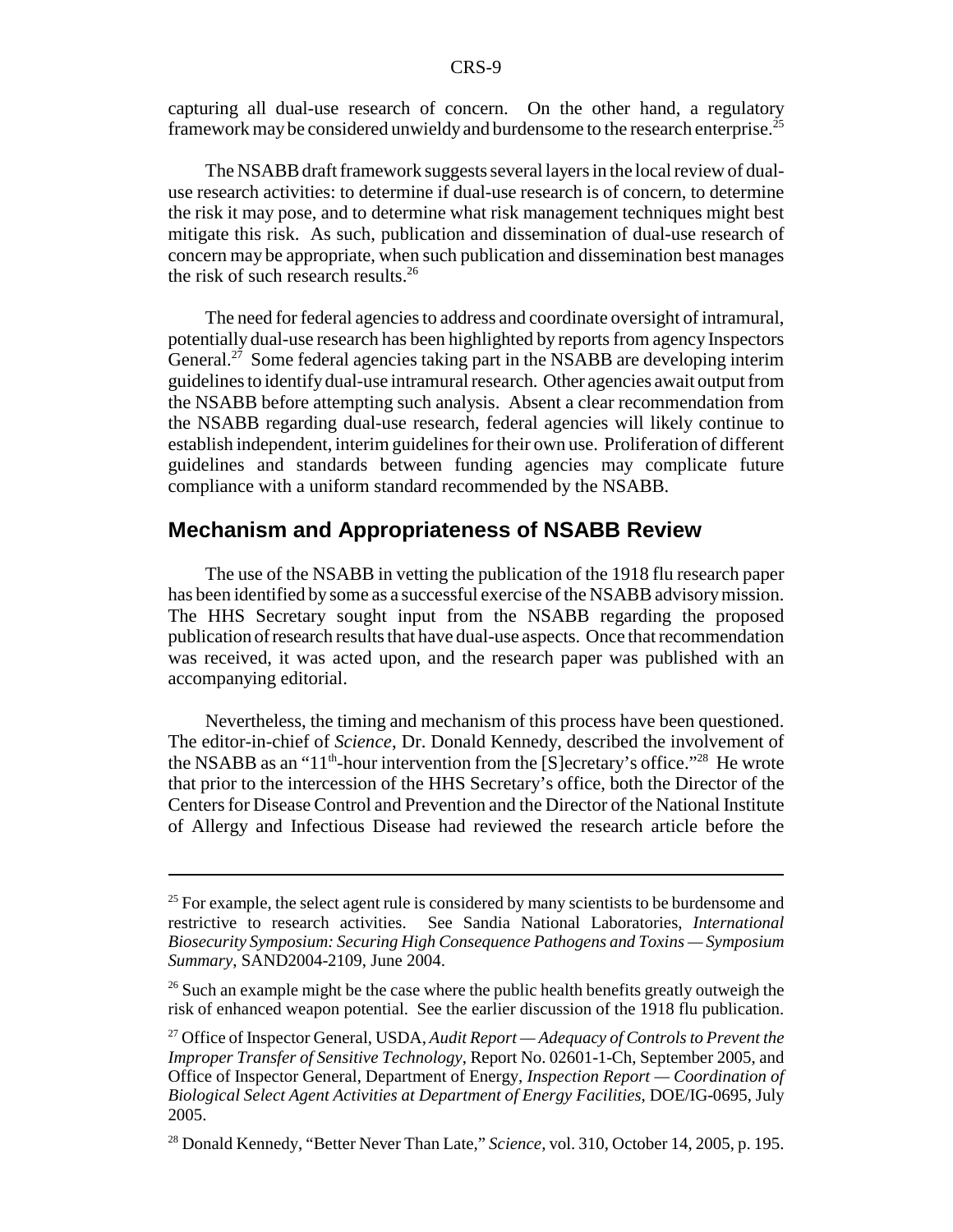#### CRS-10

NSABB was consulted, and both felt the public health benefits outweighed the public health risks. While the NSABB supported the decision to publish the 1918 flu research article, Dr. Kennedy wrote that even if the NSABB had not approved, he would have published the research article unless it had been classified.

The late inclusion of the NSABB review raises questions regarding the role the board plays in advising policymakers on publication of potentially contentious research results. The editor-in-chief of *Science* argued that the NSABB's role is not to provide advice on specific research papers, but instead to develop broader guiding principles.29 However, the NSABB's charter explicitly requires the NSABB to

review and provide guidance on specific experiments insofar as they exemplify a significant or particularly complex permutation of an existing category of dual-use research, or represent a novel category of dual-use research that requires additional guidance from the NSABB.<sup>30</sup>

An apparent point of dissension is whether the 1918 flu publication qualifies under the NSABB charter as a specific experiment requiring additional guidance, and, if so, whether such review extends to publication. Depending on what threshold is used for such a determination, the NSABB may be placed in the position of providing additional guidance on many submitted publications or relatively few.

A further concern relates to the mechanism by which the federal government is informed of potential dual-use articles. If such notification occurs late in the publication process, then the business of publishing could be disrupted. It may be argued that in the case of the 1918 flu publication, since several of the authors were federal employees, the government should have been self-informed and involved the NSABB earlier so as to avoid possible private sector disruption. When federally funded research is performed outside the federal government, however, it seems less likely that the government will be informed before the results are submitted for publication. An area of potential congressional interest may be how federal research agencies are informed of federally funded research results before their publication and what mechanisms may exist to assess any dual-use nature.

Finally, the advice of the NSABB in the case of the 1918 flu publication was unanimous; all NSABB members recommended publication augmented by an accompanying editorial. In future cases, the NSABB voting members may not all agree. In that case, what is the appropriate mechanism and threshold for action? Should the advice given by the NSABB be based on a consensus approach, majority vote, or some other mechanism?

#### **Restricting Publication**

Another concern is whether the federal government, or by extension the NSABB, which advises policymakers, has the authority to prevent the publication of

<sup>29</sup> Donald Kennedy, ibid.

<sup>30</sup> Department of Health and Human Services, *National Science Advisory Board for Biosecurity Charter*, March 4, 2004.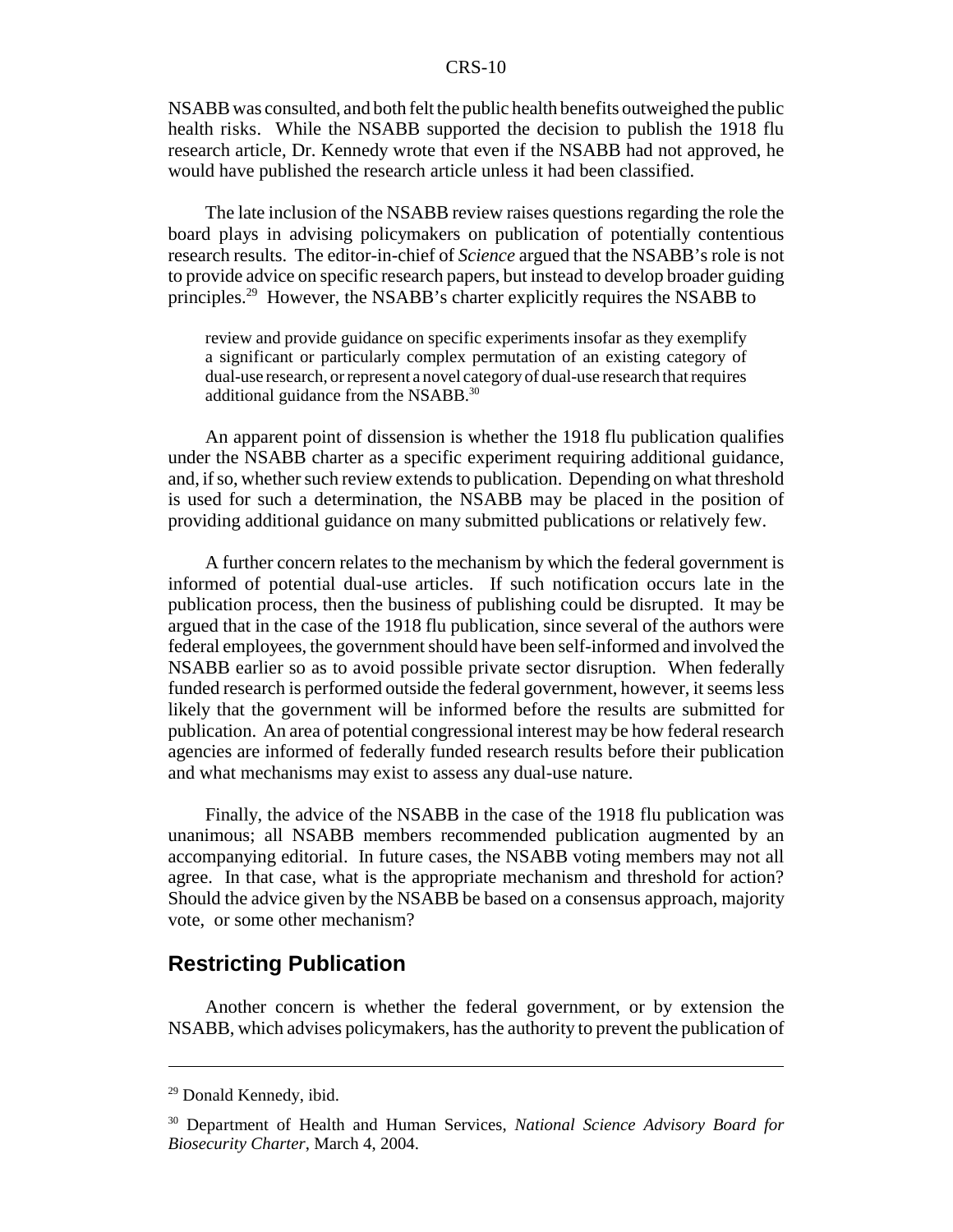#### CRS-11

federally funded life sciences research based on its potential dual-use implications, and if so, whether this power extends to non-federally funded research. There is at least one example of the publication of non-federally funded research raising dualuse concerns. Prior to the inaugural meeting of the NSABB, a research article describing the potential impact of contaminating the milk supply with botulinum toxin was to be published in *Proceedings of the National Academy of Sciences*. 31 The article's publication was delayed, but eventually published over the objections of HHS.32 Unlike the 1918 flu publication, the authors of this article were not federal employees, and the research was not funded by the federal government.

Congress may be asked to provide oversight of government activities related to publication of dual-use research results to determine what statutory authorities, if any, may need to be enacted to meet homeland security requirements.

#### **International Cooperation**

One of the recommendations of the Fink Report was to develop an international forum to develop and harmonize international approaches towards biosecurity issues. While the NSABB has been charged with developing policies for publication, communication, and dissemination of dual-use research results, it is a U.S. government body. The extent to which these policies will be adopted by or harmonized with other nations is yet to be determined.

The publication of the 1918 flu research may again serve as a case study for this potential difficulty. The article on reconstructing the influenza virus was published in *Science*, a U.S. journal, but the genetic sequence was published in *Nature*, a U.K. journal. Even if the NSABB had recommended that the research not be published and *Science* had followed this recommendation, the companion article might still have been published in *Nature*.

The extent to which the NSABB incorporates other countries' norms into its guidance may influence harmonization of norms with other nations. Development of guidance that is not adopted by other nations may cause U.S. journals to be at a competitive disadvantage with respect to foreign journals because of potential restrictions on publication. If publication in a foreign journal bypasses NSABB guidance procedures, the increase in biosecurity expected from the NSABB guidelines may not be realized.

On the other hand, adoption of other nations' norms and guidance in an attempt to maximize efforts at harmonization may have drawbacks. If harmonization makes U.S. policy less stringent, it may make the NSABB guidance less effective. Alternately, if other nations' have more stringent norms and guidances,

<sup>&</sup>lt;sup>31</sup> Lawrence M. Wein and Yifan Liu, "Analyzing a Bioterror Attack on the Food Supply: the Case of Botulinum Toxin in Milk," *Proceedings of the National Academy of Sciences of the United States of America*, vol. 102, July 12, 2005, p. 9984.

<sup>32</sup> J. Kaiser, "ScienceScope," *Science*, vol. 309, July 1, 2005, p. 31. Alison McCook, "PNAS Publishes Bioterror Paper, After All," *The Scientist*, June 29, 2005.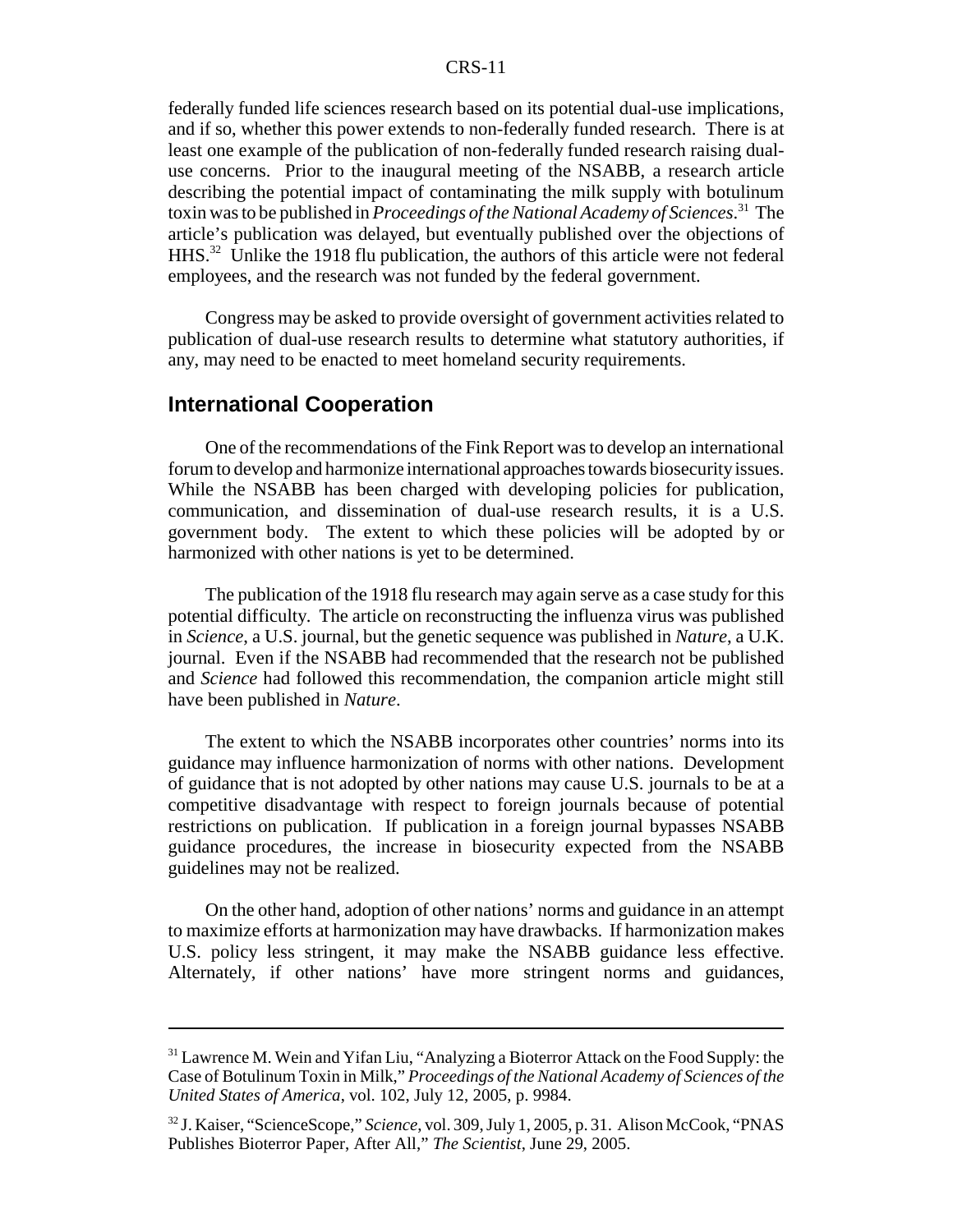harmonization might lead to guidance that overly inhibits research efforts or research publication.

### **Local Implementation of NSABB Guidelines**

The advice and guidance developed and promulgated by the NSABB may be acted upon at the institutional level by Institutional Biosafety Committees (IBCs). IBCs were established under the *NIH Guidelines for Research Involving Recombinant DNA Molecules* to provide local review and oversight research with recombinant DNA.<sup>33</sup> The effectiveness of such oversight may vary among institutions, especially as IBCs are typically staffed by volunteers. While some institutions have expanded the oversight role of the IBC, this expansion of oversight is done on the institutional, rather than the federal, level.

Critics have claimed that the IBC system is highly flawed and in many cases does not provide rigorous oversight of current research activities.<sup>34</sup> In addition, no clear enforcement mechanism has been enunciated for the event that an IBC concludes that research should not be conducted or disseminated on biosecurity grounds, but the researcher disagrees. This raises questions regarding the actual impact of NSABB guidance. Currently, potential penalties for violating recombinant DNA guidelines, which are implemented by IBCs, include possible revocation of federal funding.<sup>35</sup>

An alternate mechanism for implementing NSABB guidelines might be through consulting researchers at NIH Regional Centers of Excellence for Biodefense and Emerging Infectious Diseases Research.<sup>36</sup> Advocates of such a plan suggest that scientists at these Regional Centers of Excellence might draw on a large pool of participating institutions and institutional knowledge and may consider the broader biodefense implications of specific research experiments. Researchers may resist submitting research plans and results to another, potentially competing, institution, preferring their research to be reviewed either at their own institution or by the federal government.

Another possibility would be to establish another, new institutional review committee to solely address dual-use research concerns. Creating a parallel review committee for dual-use research may remove strain from existing review boards, but tax the resources of individual institution. Many review boards are staffed by persons who volunteer their time and effort. Finding additional appropriately qualified

<sup>&</sup>lt;sup>33</sup> NIH Guidelines for Research Involving Recombinant DNA Molecules is found online at [http://www4.od.nih.gov/oba/rac/guidelines\_02/NIH\_Gdlnes\_lnk\_2002z.pdf].

<sup>34</sup> The Sunshine Project, *Mandate for Failure: The State of Institutional Biosafety Committees in an Age of Biological Weapons Research*, October 2004.

<sup>35</sup> See National Institutes of Health, *NIH Guidelines for Research Involving Recombinant DNA Molecules*, April 2002.

<sup>&</sup>lt;sup>36</sup> For more information on the Regional Centers of Excellence, RCEs, for Biodefense and Emerging Infectious Diseases Research, see online at [http://www.rcebiodefense.org].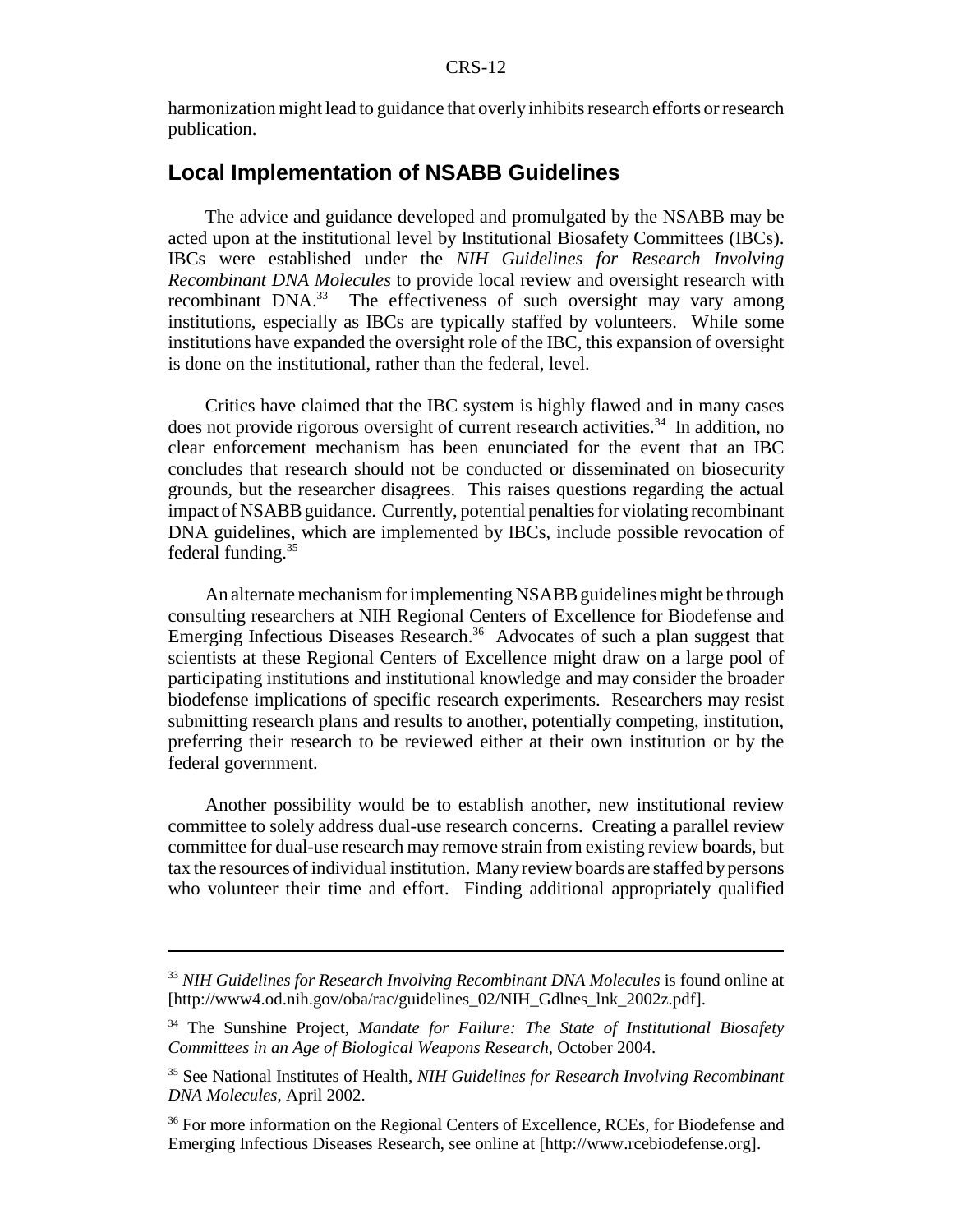individuals to sit on a new review board may prove challenging to smaller institutions.

Since the adequacy of the IBC system has been challenged, it is unclear whether the NSABB will rely upon this system for implementation of its guidelines. The NSABB may recommend an alternate system or a composite system, where decisions by the IBCs are validated by a third party in the case of conflict. The potential cost of any such system has not yet been addressed.

#### **Ethical Codes of Scientific Conduct**

Some researchers have suggested that a uniform code applicable to all life sciences, perhaps similar to the Hippocratic Oath for medical doctors, be developed to raise awareness of scientists' ethical obligations.<sup>37</sup> A federal advisory code of ethics or conduct for life scientists may have limited effect and application. An advisory code not placed in regulation would only apply to federally funded research and exist as a policy statement with respect to the conduct of that research. Sanctions for violating such policies usually are limited to withdrawal of federal financial support and the potential for barring violators from future federal support.

A code of conduct or ethics promulgated by a scientific body or community may reach more scientists, including those not engaged in federally funded research. Therefore, a greater number of scientist might take part, and the overall effectiveness of the code may be greater. The greater the number of scientists participating in such a code, the more likely scientists will be aware of the potential security risks posed by their dual-use research. A code promulgated by a scientific body though would generally lack substantive sanctions, except in those research areas where accreditation by the scientific body is necessary.

Some advocates for the establishment of codes recommend that code implementation be self-directed by the scientific community, rather than by government oversight. Some scientists claim that a code developed by the scientific community is more likely to be adopted and applied than one developed by an external body. They assert that a code developed by scientists through consensus may become incorporated into scientific practice, even if unanimous support is not initially found within the scientific community. $38$ 

The NSABB's proposal for a code of ethics or conduct for life scientists has drawn some criticism. Some experts question the value of such a code absent formal

<sup>&</sup>lt;sup>37</sup> Margaret A. Somerville and Ronald M. Atlas, "Ethics: A Weapon to Counter Bioterrorism," *Science*, Vol. 307, March 25, 2005, pp. 1881-1882.

<sup>&</sup>lt;sup>38</sup> A similar approach was taken in the development of practices related to recombinant DNA research at the Asilomar conference. The consensus document established at Asilomar lacked unanimous support, but became standard practice among the life scientist community. For an overview of this process see Donald S. Fredrickson's "Asilomar and Recombinant DNA: The End of the Beginning," found in *Biomedical Politics* National Academy Press, 1991, pp. 258-298.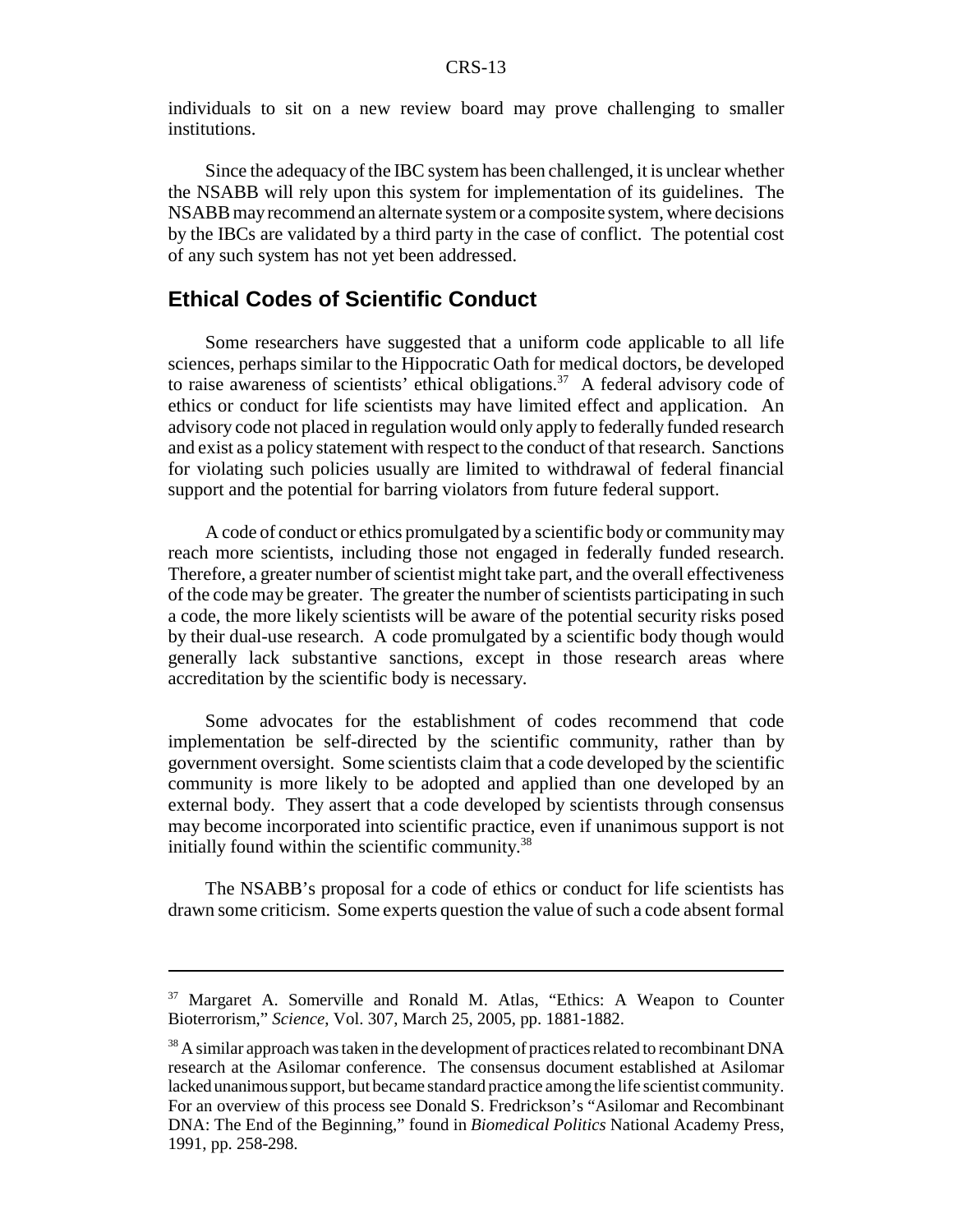requirements and an enforcement framework to ensure its effectiveness.<sup>39</sup> They posit that developing and implementing ethical codes along with other efforts, such as intelligence activities and export controls, might better prevent misuse of biological information.<sup>40</sup>

Other scientists have challenged the external imposition of a code as restricting the role and independence of the scientific community. Asserting that scientific research is most productive when minimally fettered, these scientists express concern that restrictive codes of conduct will limit research activities. Such limitations may occur through active measures, such as determining a research area to be inappropriate for further research, or through passive measures, such as additional administrative burdens or increased peer pressure with respect to the scope of research activities.<sup>41</sup>

The practical impact of a code of ethics may be somewhat limited should the code be contingent on federal funding, rather than arising through an educational mechanism. For example, state and private universities and federal laboratories, both of which rely on federal funding, would likely implement ethical training if federal funding was contingent on ethics or conduct training. Private sector life science research, for example, that found in pharmaceutical companies, that lack federal research funding would not be required to develop equivalent training. This difference might lead to gaps in adherence of the code of conduct.

Because of the many different types of potential codes, the level of detail developed in any code for dual-use research, whether it from an outside body or from the scientific community, is yet undetermined. Some codes are quite detailed, while other codes are aspirational in nature, stating high-level aims and goals. In developing a code of ethics or conduct, a tension exists between describing overly specific behaviors or activities and stating sufficiently actionable items. A code that is too vague or generally stated may be viewed as unenforceable and lacking effect, while a code that enumerates many prohibited activities may be viewed as overly restrictive and unable to adapt to scientific progress.

#### **Applicability to Other Research Fields**

While dual-use activities in the biological sciences have received much attention, other research fields may also yield research results that raise security concerns. Members of the NSABB have been appointed for their ability to advise on biosecurity issues, but not necessarily for their ability to advise on other research areas. One possible issue facing policymakers is the extent to which NSABB advice

 $39$  See, for example, Brian Rappert, "Responsibility in the Life Sciences: Assessing the Role of Professional Codes," *Biosecurity and Bioterrorism: Biodefense Strategy, Practice, and Science*, July 2004, vol. 2, pp.164-174.

<sup>40</sup> Eugene Russo, "Biosecurity Advisory Board Considers Code of Ethics," *Research Policy ALERT*, July 6, 2005.

<sup>&</sup>lt;sup>41</sup> For an example of research in an areas where ethical concerns have been raised, see CRS Report RL33554, *Stem Cell Research: Ethical Issues*, by Erin D. Williams and Judith A. Johnson.